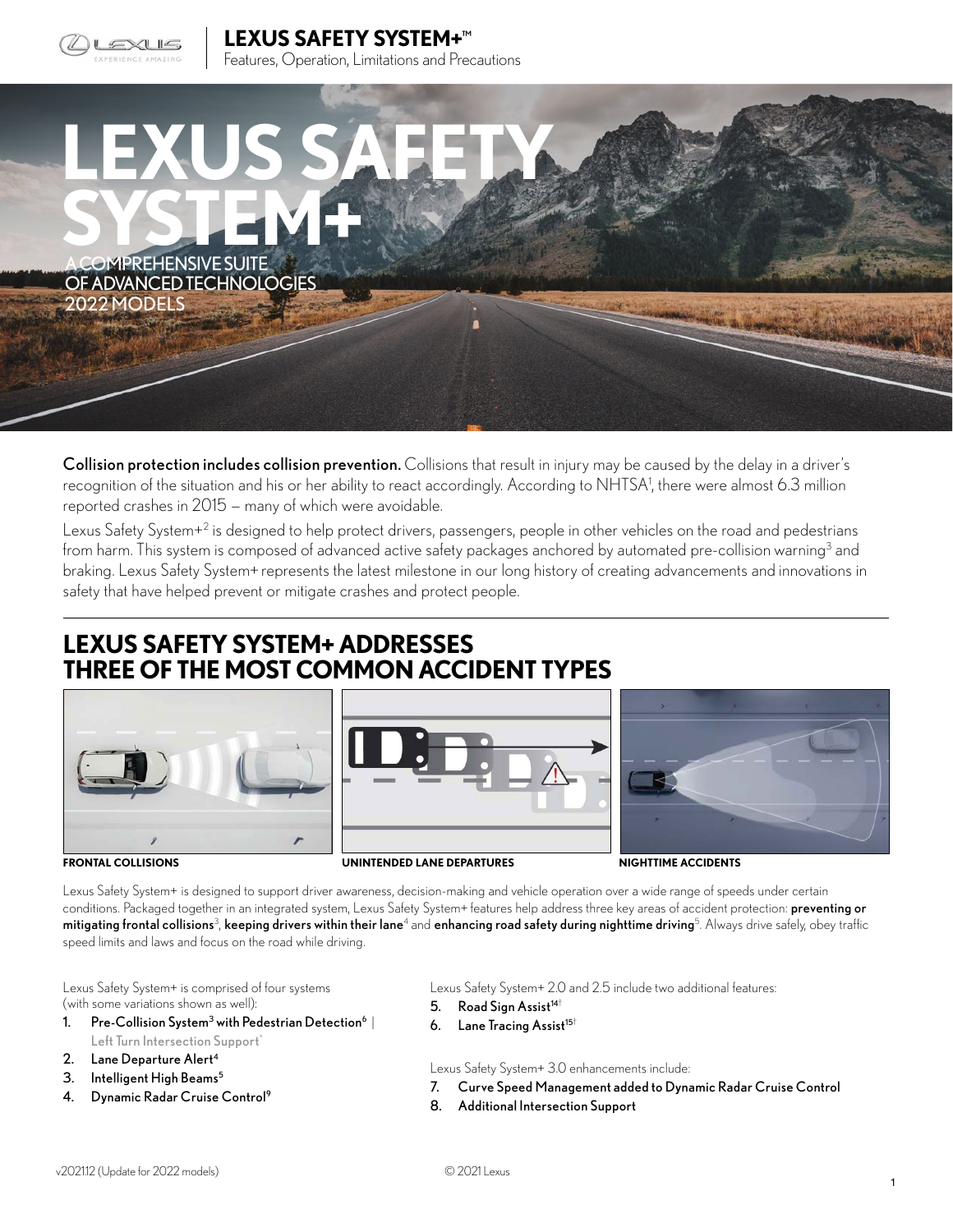

# **AVAILABILITY BY MODEL**

| <b>22 MODEL YEAR</b> | LSS+         | $LSS+2.0$    | $LSS+2.5$ | $LSS+3.0$ |
|----------------------|--------------|--------------|-----------|-----------|
| UX                   |              |              |           |           |
| <b>NX</b>            |              |              |           |           |
| RX/RXL               |              | $\checkmark$ |           |           |
| GX                   | $\checkmark$ |              |           |           |
| <b>LX</b>            |              |              | ✓         |           |
| ES                   |              |              |           |           |
| IS                   |              |              |           |           |
| LS.                  |              |              |           |           |
| LC                   |              |              |           |           |
| $\mathsf{RC}$        |              |              |           |           |
| <b>RCF</b>           |              |              |           |           |

## **FEATURES BY PACKAGE**

| <b>22 MODEL YEAR</b>                                  | $LSS+$ | $LSS+2.0$ | $LSS+2.5$ | $LSS+3.0$ |
|-------------------------------------------------------|--------|-----------|-----------|-----------|
| Pre-Collision with Pedestrian Detection               |        |           |           |           |
| Low-light Pedestrian & Daytime Bicyclist Detection    |        |           |           |           |
| Left Turn Vehicle Intersection Support                |        |           |           |           |
| Right/Left Turn Oncoming Pedestrian Detection/Braking |        |           |           |           |
| Front to Front Oncoming Car Detection                 |        |           |           |           |
| Lane Departure Alert*                                 |        |           |           |           |
| Intelligent High Beams                                |        |           |           |           |
| Dynamic Radar Cruise Control**                        |        |           |           |           |
| Enhanced All-Speed Dynamic Radar Cruise Control       |        |           |           |           |
| With Curve Speed Management                           |        |           |           |           |
| Lane Tracing Assist                                   |        |           |           |           |
| <b>Enhanced Lane Tracing Assist</b>                   |        |           |           |           |
| Road Sign Assist                                      |        |           |           |           |

 <sup>\*</sup> Certain models also include Steering Assist and Lane Keep Assist.

<sup>\*\*</sup> High-speed or All-speed depending on model.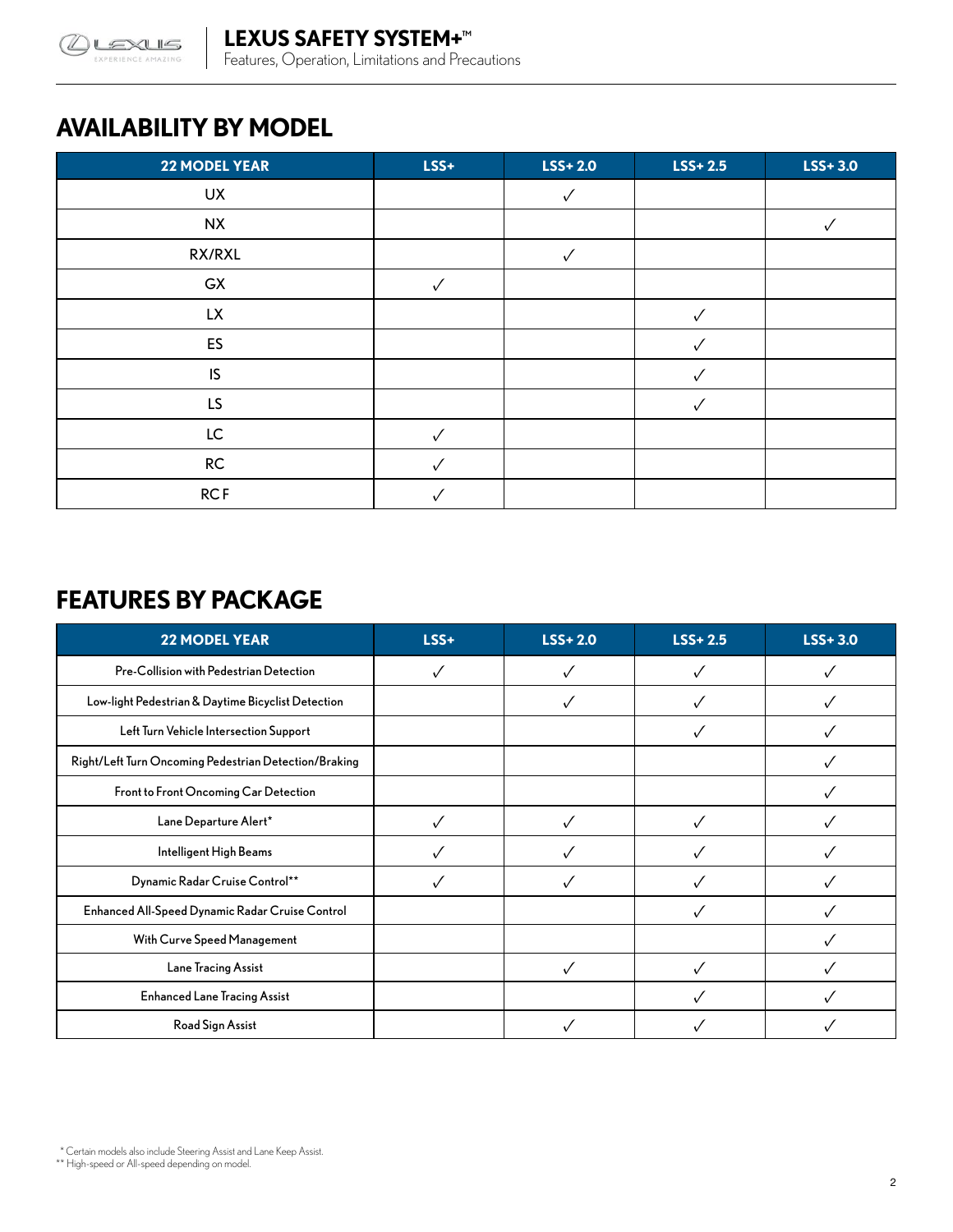

# 1.**PRE-COLLISION SYSTEM with PEDESTRIAN DETECTION**

#### Standard:

## **IS** | **ES** | **LS** | **NX** | **RX** | **GX** | **LX** | **RC** & **RC F** | **LC** | **UX**

With enhanced radar and camera capabilities, this system<sup>3</sup> can help detect the vehicle ahead, a preceding bicyclist in daytime, and a preceding pedestrian in daytime and low-light conditions. Should it detect a potential frontal collision, it can help provide steering assistance and can help automatically brake the vehicle to a stop. As there is a limit to the degree of recognition accuracy and control performance that this system can provide, do not overly rely on this system. This system will not prevent collisions or lessen collision damage or injury in every situation. Do not use Pre-Collision System with Pedestrian Detection<sup>6</sup> instead of normal braking operations under any circumstances. Do not attempt to test the operation of the pre-collision system yourself, as the system may not operate or engage, possibly leading to an accident. In some situations, such as when driving in inclement weather (heavy rain, fog, snow, sandstorm, etc.) or while driving on a curve and for a few seconds after driving on a curve, a preceding vehicle/pedestrian may not be detected by the radar and camera sensors, preventing the system from operating properly.



## **VEHICLE DETECTION**

Pre-Collision System with Pedestrian Detection uses an in-vehicle camera and front-grille-mounted millimeter-wave radar to help detect the vehicle in front of your vehicle.

- When the Pre-Collision System with Pedestrian Detection determines that the possibility of a frontal collision with that vehicle is high, it prompts the driver to take evasive action and brake, by using an audible and visual alert.
- If the driver notices the hazard and brakes, the system may provide additional braking force using Brake Assist<sup>10</sup>. This system may apply greater braking force in relation to how strongly the brake pedal is depressed.
- If the driver does not brake in a set time and the system determines that the possibility of a frontal collision with another vehicle is extremely high, the system may automatically apply the brakes, reducing speed in order to help the driver reduce the impact and — in certain cases — avoid the collision.
	- Pre-Collision System may operate automated braking for potential collisions with a vehicle at certain vehicle speeds.
	- May reduce vehicle speed by up to  $25$  MPH for potential collisions with a vehicle<sup>11</sup>.
	- For Lexus Safety System+ 2.5 and 3.0: With enhanced radar and camera capabilities, this systemnow features left turn intersection support for pedestrians and vehicles.

## **PEDESTRIAN DETECTION**

In certain conditions, Pre-Collision System with Pedestrian Detection may also help to detect a preceding pedestrian.

- The in-vehicle camera of Pre-Collision System with Pedestrian Detection may detect a potential pedestrian based on size, profile and motion of the detected pedestrian. However, a pedestrian may not be detected depending on the conditions, including the surrounding brightness and the motion, posture, size and angle of the potential detected pedestrian, preventing the system from operating. Refer to the *Owner's Manual* for additional information.
- Under certain conditions, if Pre-Collision System with Pedestrian Detection determines that the possibility of a frontal collision with a pedestrian is high, it prompts the driver to take evasive action and brake, by using an audible and visual alert, followed by Brake Assist.
	- These alerts operate when the vehicle speed is between approximately 7 to 50 MPH.
- If the driver does not brake in a set time and the system determines that the risk of collision with a pedestrian is extremely high, the system may automatically apply the brakes, reducing speed in order to help the driver reduce the impact and — in certain cases — avoid the collision.
	- Pre-Collision System with Pedestrian Detection may operate automated braking for potential collisions with a pedestrian at certain speeds<sup>12</sup>.
	- Pre-Collision System with Pedestrian Detection may reduce vehicle speed by up to 19 MPH for potential collisions with a pedestrian<sup>12</sup>.
	- For Lexus Safety System+ 2.0, 2.5 and 3.0, the pre-collision system includes low-light pedestrian detection and daytime bicyclist detection.

If the vehicle is stopped by the operation of the pre-collision brake function, the operation of the pre-collision brake hold will be canceled (brake will be released) after the vehicle has been stopped for approximately two seconds, to allow the vehicle to move if necessary. The driver of the vehicle must then determine whether brake or gas pedal application, or neither, is appropriate for the conditions.

Pre-Collision System with Pedestrian Detection automatic system cancellation may occur if there is a failure with Pre-Collision System with Pedestrian Detection, at which time the warning light turns ON or flashes and a warning message is displayed. The pre-collision braking function may not operate if certain operations are performed by the driver. If the accelerator pedal is being depressed strongly or the steering wheel is being turned, the system may determine that the driver is taking evasive action and possibly prevent the pre-collision braking function from operating. In some situations, while the pre-collision braking function is operating, operation of the function may be canceled if the accelerator pedal is depressed strongly or the steering wheel is turned and the system determines that the driver is taking evasive action.

The following setting(s) can be adjusted (varies by vehicle). Adjustments affect both vehicle and pedestrian detection together; they cannot be adjusted independently:

- Pre-Collision System with Pedestrian Detection alert timing (alert timing only; brake operation remains the same): Far Mid (default) Near.
- Pre-Collision System with Pedestrian Detection: turn function ON or OFF. If Pre-Collision System with Pedestrian Detection is turned off by the driver, Pre-Collision System with Pedestrian Detection will default back to ON with the Mid alert timing each time the ignition (IGN) is cycled.

Refer to a Lexus *Owner's Manual* for additional information on Pre-Collision System with Pedestrian Detection operation, limitations and precautions.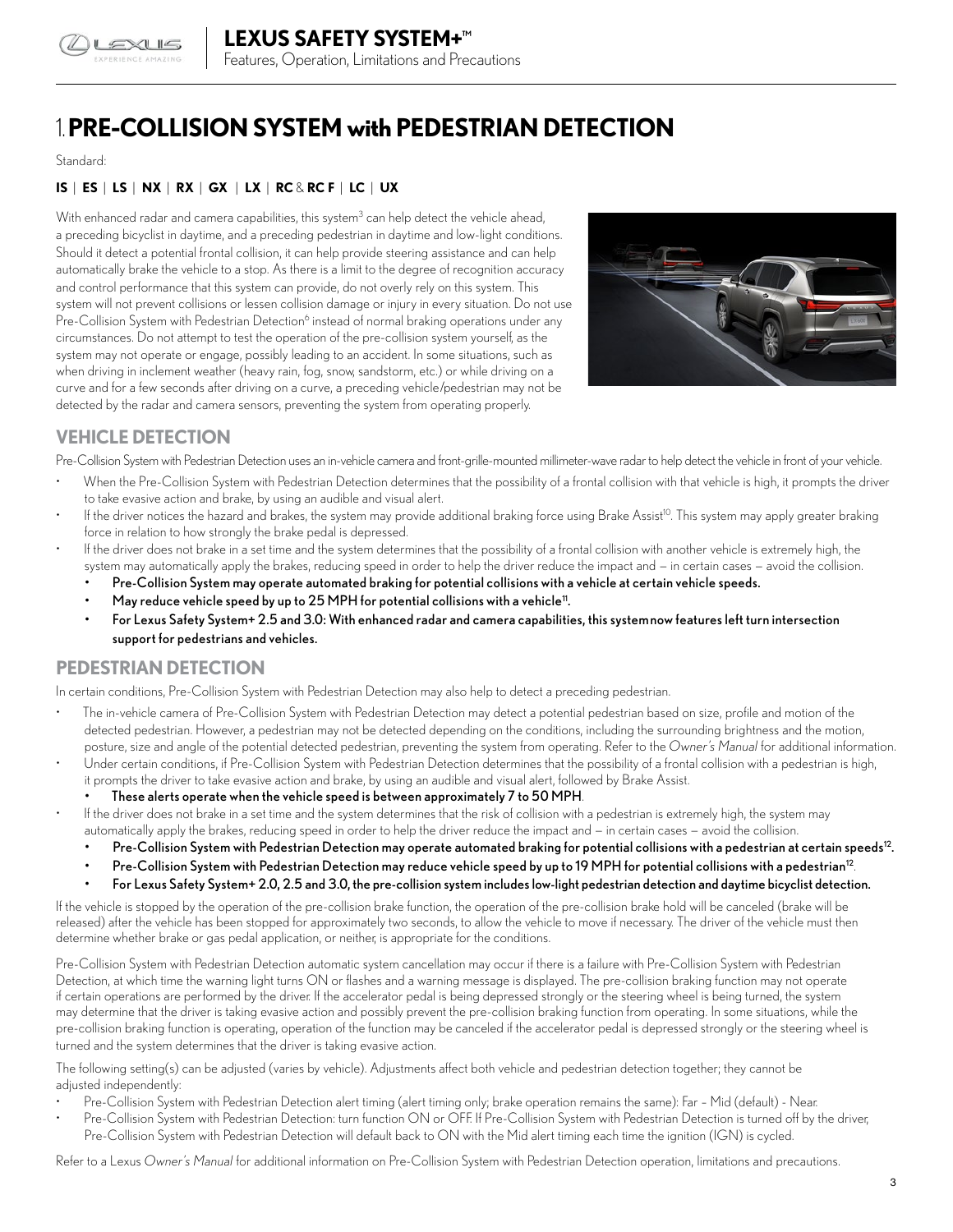

# 2a. **LANE DEPARTURE ALERT**

## Standard:

## **GX**

Lane Departure Alert<sup>4</sup> uses an in-vehicle camera designed to detect visible white and yellow lane markers in front of the vehicle and the vehicle's position on the road. If the system determines that the vehicle is starting to unintentionally deviate from its lane, the system alerts the driver with an audible and visual alert. When the alerts occur, the driver must check the surrounding road situation and carefully operate the steering wheel to move the vehicle back to the center part of their lane.

As there is a limit to the degree of recognition accuracy and control performance that this system can provide, do not overly rely on this system. This system will not alert the driver of or help prevent unintentional lane departures in every situation. Do not use Lane Departure Alert instead of normal steering operations under any circumstances. In some situations, such as when driving in inclement weather such as heavy rain, fog, snow or a sandstorm or while driving on a curve and for a few seconds after driving on a curve, visible lane markers may not be detected by the camera sensor, preventing the system from operating or engaging properly.



### • Lane Departure Alert is designed to function at speeds of approximately 32 MPH or higher on relatively straight roadways.

• The vehicle's multi-information display indicates the system's operating status (may vary by vehicle):

- The inside of the displayed lines will be empty if the system is not able to detect the lane markings or if the system operation is temporarily disabled on one or both sides.
- The inside of the lines will be filled in (usually white) if the system is able to detect the lane markings.
- The inside of the lines will flash on the affected side (usually orange) when Lane Departure Alert is operating this is the visual alert.

The following setting can be adjusted (varies by vehicle):

• Lane Departure Alert audible and visual alert: turn function ON or OFF and adjust alert sensitivity.

NOTE: Operation of the Lane Departure Alert system continues in the same condition regardless of ignition cycle until changed by the driver or system is reset.

Refer to a Lexus *Owner's Manual* for additional information on Lane Departure Alert operation, limitations and precautions.

# 2b. **LANE DEPARTURE ALERT with STEERING ASSIST**

## Standard:

## **NX** | **RX** | **IS** | **ES** | **RC** | **RC F** | **LS** | **LX** | **UX**

This system7 utilizes a camera to monitor visible lane markings. If an inadvertent lane departure is detected at speeds above 32 mph, the system is designed to warn you so that you can steer back into the lane, and can even take slight corrective measures to help keep you within your visibly marked lane. Lane Tracing Assist requires the driver's hands to remain on the steering wheel. Lexus Safety System+ 2.5 offers improved stability.

In addition to the alert function of Lane Departure Alert, certain vehicles with electronic power steering (EPS) will feature a Steering Assist function. When equipped and enabled, if the system determines that the vehicle is on a path to unintentionally depart from its lane, the system may provide small corrective steering inputs to the steering wheel for a short period of time to help the driver keep the vehicle in its lane.



As there is a limit to the degree of recognition accuracy and control performance that this system can provide, do not overly rely on this system. This system will not alert the driver of or help prevent unintentional lane departures in every situation. Do not use Lane Departure Alert with Steering Assist instead of normal steering operations under any circumstances. In some situations, such as when driving in inclement weather such as heavy rain, fog, snow or a sandstorm, or while driving on a curve and for a few seconds after driving on a curve, visible lane markers may not be detected by the camera sensor, preventing the system from operating or engaging properly.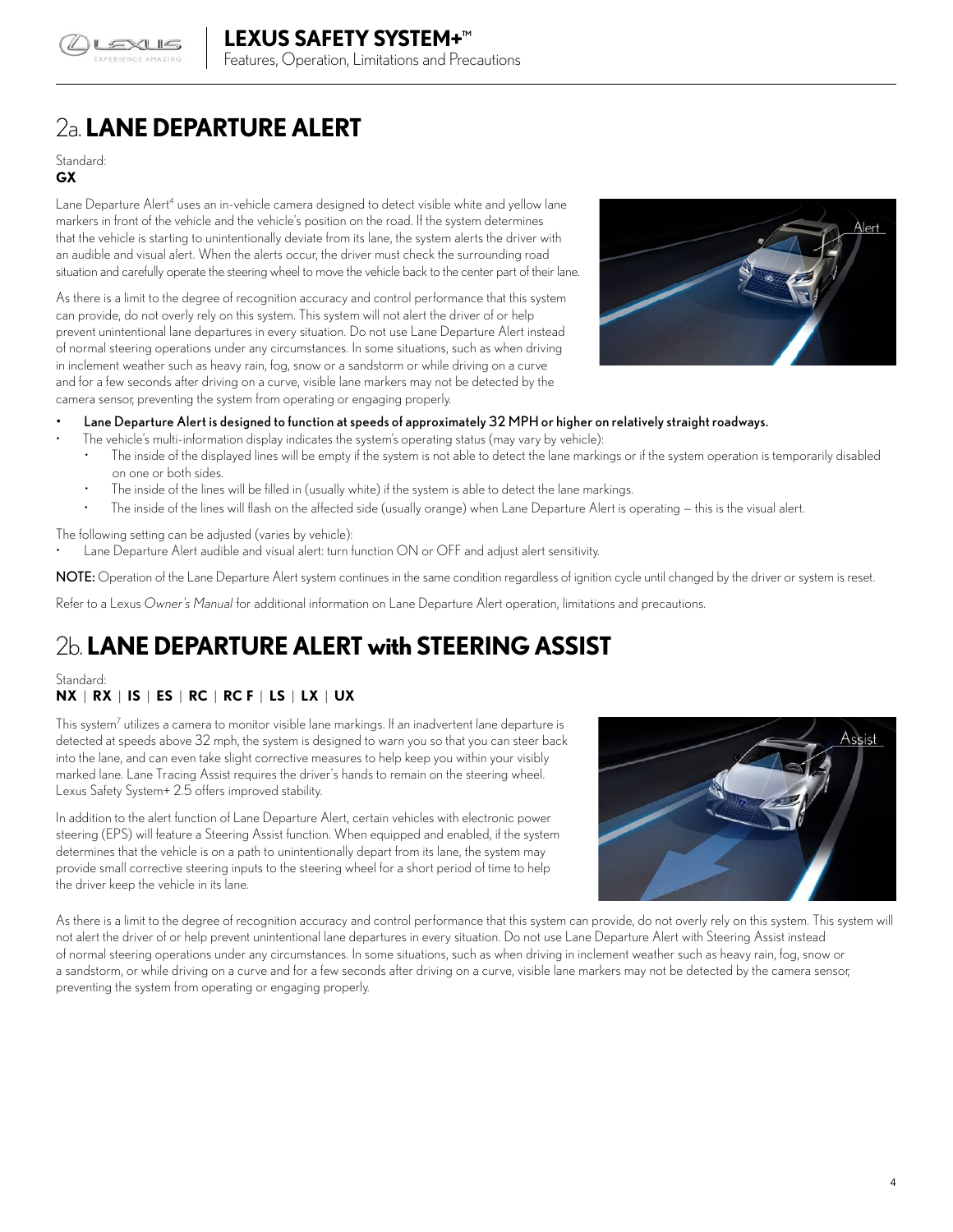

## **LEXUS SAFETY SYSTEM+™**

Features, Operation, Limitations and Precautions

- Lane Departure Alert with Steering Assist is designed to function at speeds of approximately 32 MPH or higher on relatively straight roadways
	- The vehicle's multi-information display indicates the system's operating status (may vary by vehicle):
		- The inside of the displayed lines will be empty if the system is not able to detect the lane markings or if the system operation is temporarily disabled on one or both sides.
		- The inside of the lines will be filled in (usually white) if the system is able to detect the lane markings.
	- The inside of the lines will flash on the affected side (usually orange) when Lane Departure Alert with Steering Assist is operating this is the visual alert. • Outside of the filled-in lines will flash on the affected side (usually green) if Steering Assist function is operating.
- 

The following settings can be adjusted (varies by vehicle):

- Lane Departure Alert with Steering Assist audible and visual alert: turn function ON or OFF and adjust alert sensitivity.
- Steering Assist function: turn the Steering Assist function ON or OFF and adjust sensitivity.
- NOTE: Operation of the Lane Departure Alert with Steering Assist system continues in the same condition regardless of ignition cycle until changed by the driver or system is reset.

Refer to a Lexus *Owner's Manual* for additional information on Lane Departure Alert with Steering Assist operation, limitations and precautions.

# 2c. **LANE DEPARTURE ALERT with STEERING ASSIST and LANE KEEP ASSIST**

#### Standard: **LC**

This system is only a driver assist function and will deactivate when the driver is not holding the steering wheel and steering.

- The system assists the driver with some of the steering operations necessary for staying in the current visibly marked lane while the Dynamic Radar Cruise Control\* is on.
- Using the DISP switch on the steering wheel, the Lane Center Assist for the Lane Keep Assist<sup>8</sup> can be activated or deactivated on the customization display of the Multi Information Display.

*\* When Dynamic Radar Cruise Control is not in operation, the Lane Keep Assist function does not operate either.*

# Assist

# 3. **INTELLIGENT HIGH BEAMS**

Standard: **IS** | **ES** | **LS** | **UX** | **NX** | **RX** | **GX** | **LX** | **RC** & **RC F** | **LC**

To help provide greater visibility for you as well as other drivers, Intelligent High Beams<sup>5</sup> offer added illumination to help keep you focused on the road. When the road ahead is clear, the system defaults to high-beam mode, then temporarily switches to low beams when it detects the headlamps or taillamps of vehicles ahead.

The Intelligent High Beams safety system is designed to help drivers see more of what's ahead at nighttime without dazzling other drivers. By using high beams more frequently, the system may allow earlier detection of a preceding pedestrian and obstacles.

As there is a limit to the degree of recognition accuracy and control performance that this system can provide, do not overly rely on this system. This system will not cycle headlights between low and high beams in every situation. In some situations, such as when driving in inclement weather such as heavy rain, fog, snow or a sandstorm, or while driving on a curve and for a few seconds after driving on a curve, forward lights may not be detected by the camera sensor, preventing the system from operating or engaging properly.

• Intelligent High Beams are designed to function at speeds of approximately 25 MPH or higher. Minimum speed may vary by vehicle.

The following setting(s) can be adjusted:

Intelligent High Beams: turn function ON or OFF.

Refer to a Lexus *Owner's Manual* for additional information on Intelligent High Beams operation, limitations and precautions.

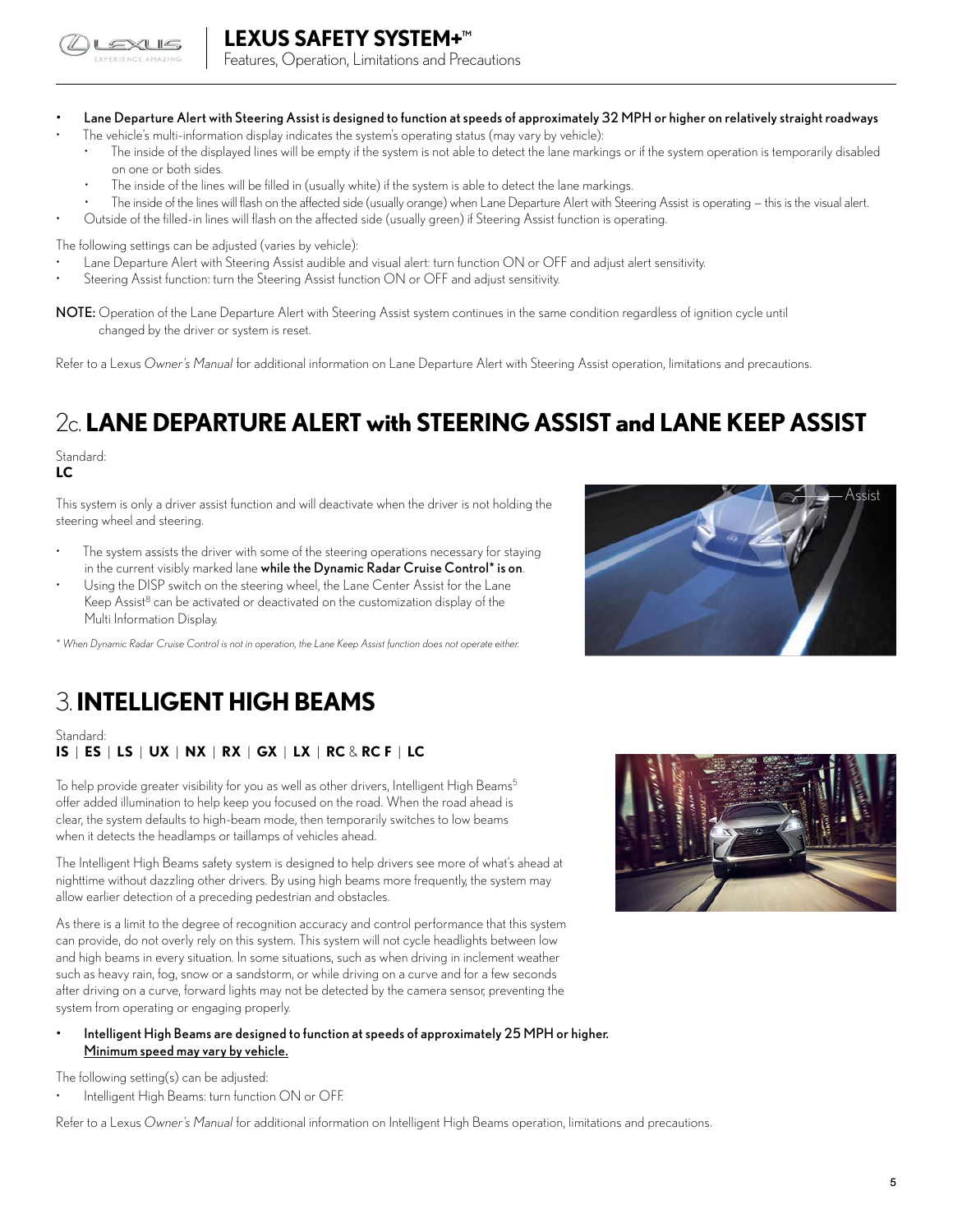

# 4a. **HIGH-SPEED DYNAMIC RADAR CRUISE CONTROL**

## Standard: **RC F** | **GX**

On highways or expressways, Dynamic Radar Cruise Control<sup>9</sup> functions similar to conventional "constant speed" cruise control in that it helps vehicles travel at a consistent speed set by the driver, but this system adds a vehicle-to-vehicle distance control mode, which assists the driver by adjusting vehicle speed (within a set range) to help maintain a pre-set distance to a preceding vehicle when the preceding vehicle is traveling at a lower speed.

Once a vehicle speed is set by the driver, Dynamic Radar Cruise Control uses a grillemounted millimeter-wave radar and an in-vehicle camera to detect a preceding vehicle and help determine its distance. If the vehicle ahead is detected traveling at a speed slower than your set speed or within your distance range setting, the system is designed to automatically decelerate your vehicle without having to cancel the cruise control. When a greater reduction in vehicle speed is necessary, the system may apply the brakes and operate your vehicle brake lights. The



system will then respond to changes in the speed of the vehicle ahead in order to help maintain the vehicle-to-vehicle distance set by the driver. When there is no longer a preceding vehicle driving slower than your vehicle's set speed, the system accelerates until the set speed is reached and returns to constant speed cruising.

As there is a limit to the degree of recognition accuracy and distance/deceleration control performance that this system can provide, do not overly rely on this system. This system will not operate in every situation. In some situations, such as when driving in inclement weather such as heavy rain, fog, snow or a sandstorm, or while driving on a curve and for a few seconds after driving on a curve, a preceding vehicle may not be detected by the camera/radar sensors, preventing the system from operating or engaging properly.

• Dynamic Radar Cruise Control is designed to function at speeds of approximately 25 to 110 MPH. However, vehicle speed must be above approximately 28 MPH to initiate Dynamic Radar Cruise Control, as that is the lowest set speed.

#### The following setting(s) can be adjusted:

• Vehicle-to-vehicle distance settings, or distance between your vehicle and the preceding vehicle: Long (default) – Medium – Short.

Refer to a Lexus *Owner's Manual* for additional information on Dynamic Radar Cruise Control operation, limitations and precautions.

# 4b. **ALL-SPEED DYNAMIC RADAR CRUISE CONTROL**

Standard:

## **LS** | **ES** | **IS** | **RC** | **LC** | **UX** | **NX** | **RX** | **LX**

This system<sup>9</sup> helps you maintain a preset speed and following distance from the vehicle ahead. Whether at highway speeds or in stop-and-go traffic, the system is designed to detect if you get closer than the preset distance and can automatically slow your vehicle—even to a complete stop. Select vehicles may also feature All-Speed Dynamic Radar Cruise Control, which is designed to also cover speeds below 25 MPH. All-Speed Dynamic Radar Cruise Control is designed to function at approximately 0 to 110 MPH. All-Speed Dynamic Radar Cruise Control may enable low-speed following, speed matching, stopping and acceleration/deceleration relative to a preceding vehicle.

- An all-speed following function has been added to the DRCC system.
- Using equipment such as millimeter-wave radar and a camera sensor, the system can recognize the vehicle traveling ahead and then mirror the speed of the preceding vehicle until it stops while maintaining a set distance between vehicles.
- Since the vehicle may stop while maintaining an appropriate distance to the vehicle ahead, the system may help reduce driver burden when driving in congested highway traffic.
- When there is no vehicle traveling ahead, the vehicle travels at a constant speed in accordance with the speed setting.
- By implementing following control at all vehicle speeds, the system may help alleviate driving fatigue and supports efforts to maintain a set distance between vehicles.
- For Lexus Safety System+ 2.5 and 3.0, this system now helps detect an upcoming curve and may lower your speed accordingly.

Refer to a Lexus *Owner's Manual* for additional information on Dynamic Radar Cruise Control operation, limitations and precautions.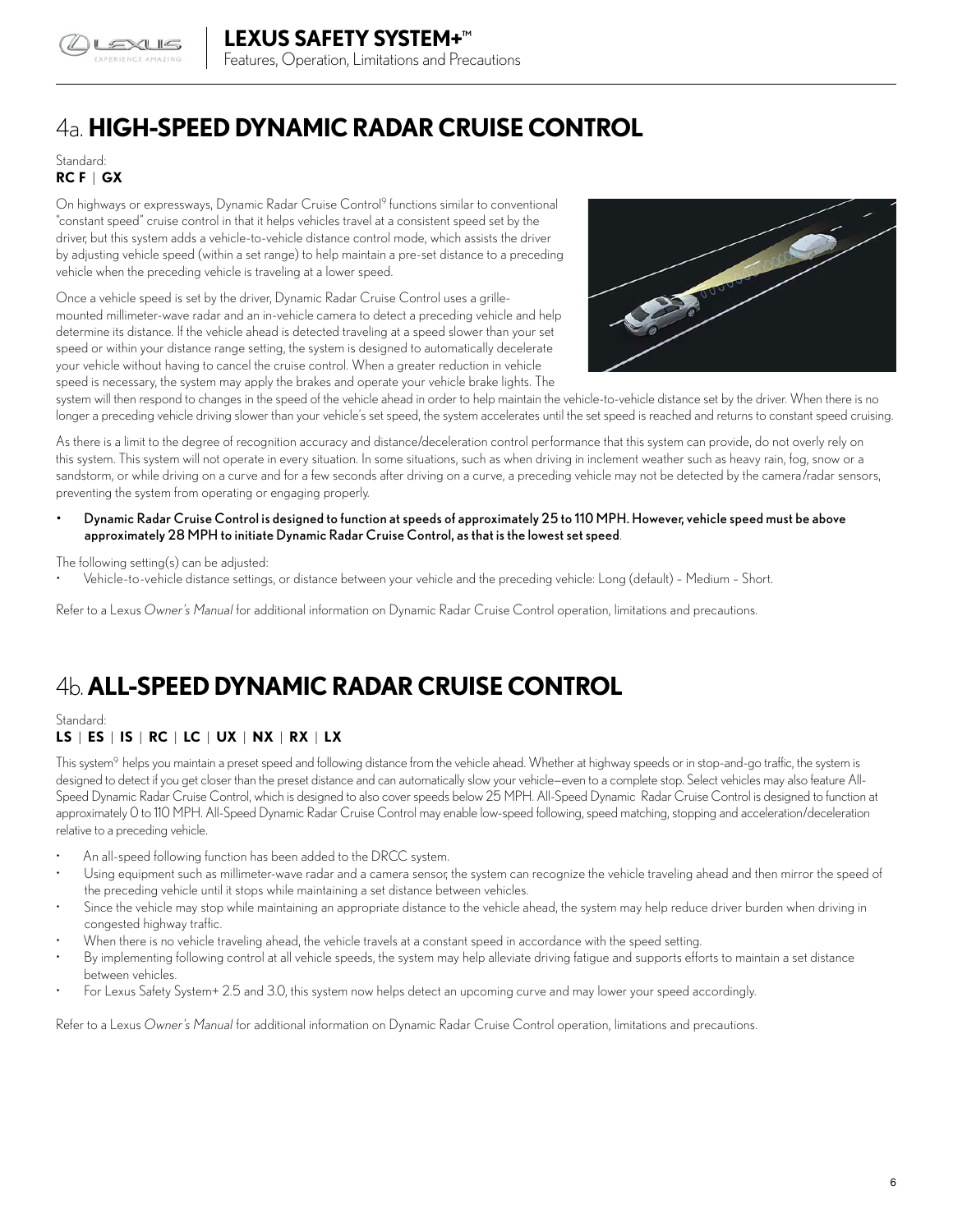

# 5. **ROAD SIGN ASSIST**

Standard: **LS** | **ES** | **UX** | **RX** | **NX** | **LX** | **IS**

This system<sup>14</sup> uses a built-in camera to help provide road sign information in the instrument panel. In addition to displaying speed limit information, the system can alert you of certain detected signs you otherwise might have missed. Road Sign Assist is designed to read certain traffic signs and display them on the vehicle's Multi Information Display (MID) center, or Head-Up Display (HUD), if available. Road Sign Assist also aides the driver in the event a sign is overlooked or missed. While a speed limit sign is displayed, the system notifies the driver if the vehicle exceeds the displayed speed limit plus a specified threshold value. The driver is notified by displaying an orange border of the sign in the MID. The system can read Speed Limit, Stop, Yield and Do Not Enter signs. When Do Not Enter signs are detected, the driver is notified by flashing the sign in the multi-information display. The settings can be customized so that a buzzer sounds when the notification is displayed.

Refer to a Lexus *Owner's Manual* for additional information on Road Sign Assist operation, limitations and precautions.



# 6. **LANE TRACING ASSIST**

Standard: **LS** | **ES** | **UX** | **RX** | **NX** | **LX** | **IS**

When All-Speed Dynamic Radar CruiseControl<sup>9</sup> is enabled, this hands-on system<sup>15</sup> monitors visible lane markings and can now recognize vehicles ahead. To help the driver keep their vehicle centered in the lane, it can provide steering assistance. Designed for added convenience and to help reduce driver strain, the system can even be used in traffic and on highways with gradual curves.

This system utilizes a camera to monitor visible lane markings. If an inadvertent lane departure is detected at speeds above 32 mph, the system is designed to warn you so that you can steer back into the lane, and can even take slight corrective measures to help keep you within your visibly marked lane. Lane Tracing Assist requires the driver's hands to remain on the steering wheel. Lexus Safety System+ 2.5 offers improved stability.

Refer to a Lexus *Owner's Manual* for additional information on Lane Tracing Assist operation, limitations and precautions.

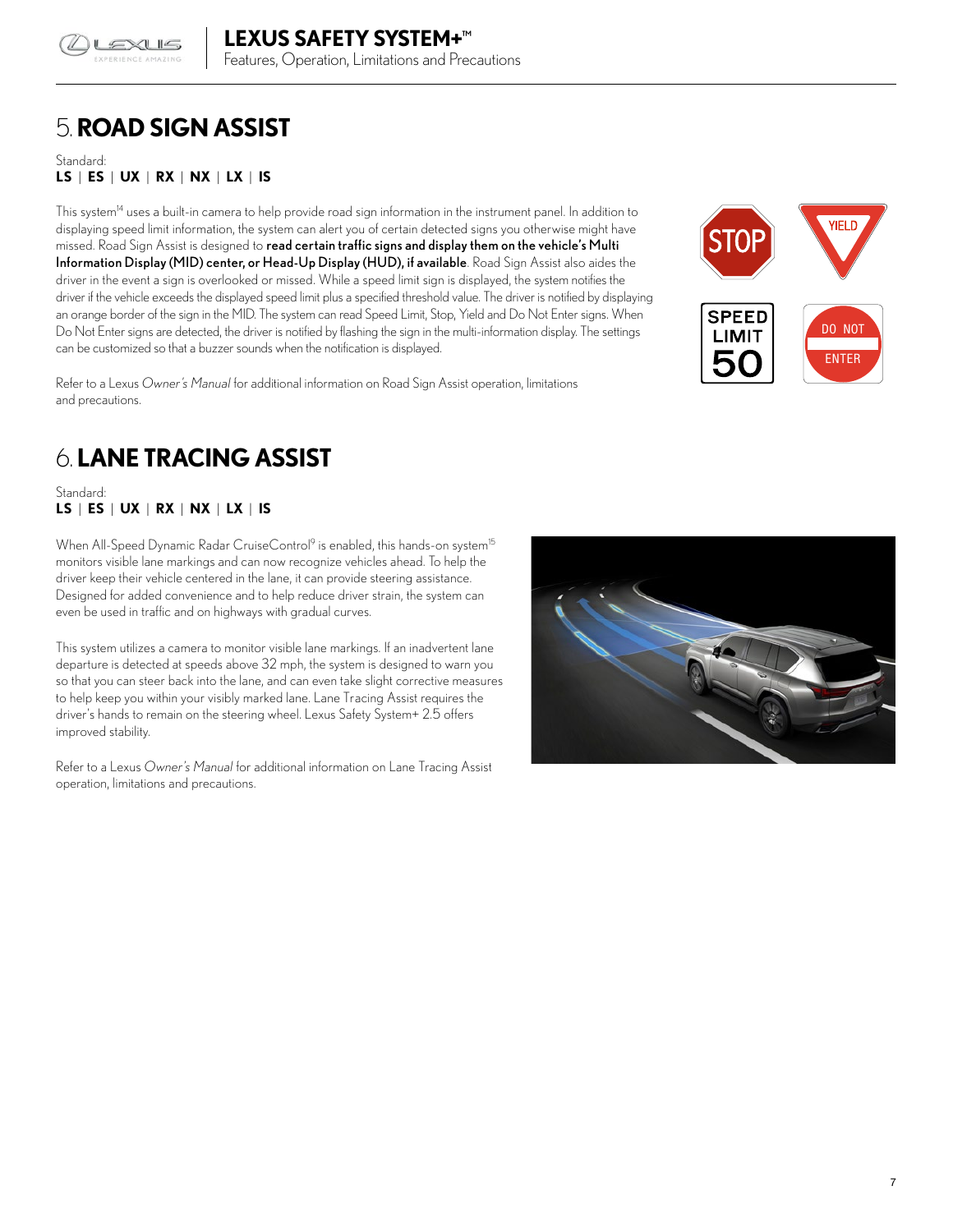

PRECAUTIONS: PRE-COLLISION SYSTEM WITH PEDESTRIAN DETECTION

Pre-Collision System<sup>3</sup> with Pedestrian Detection<sup>6</sup> is premised on safe driving by the driver. It is not a system that will avoid collisions under all conditions. Do not depend on the system or use it in place of emergency brake operation.

Pre-Collision System with Pedestrian Detection operation is dependent on the front-grille-mounted millimeter-wave radar and in-vehicle camera's ability to detect and see clearly a preceding vehicle or pedestrian on relatively straight roadways, as well as the visibility/detectability of the preceding vehicle/pedestrian itself. Pre-Collision System with Pedestrian Detection may not operate if it cannot recognize a visible preceding vehicle or pedestrian. Pre-Collision System with Pedestrian Detection is not designed to detect animals. Situations such as a fogged, dirty, broken or tinted windshield or ice, rain, snow or sticker-covered windshield blocking the camera or laser may affect Pre-Collision System with Pedestrian Detection operation. Intense light from the front or inclement weather obstructing camera visibility or laser detection, or sharp curves in the road, may affect Pre-Collision System with Pedestrian Detection operation. Also, changes to the vehicle's height or angle from load, suspension or tire modifications or chains may affect Pre-Collision System with Pedestrian Detection operation. Furthermore, if a preceding vehicle cannot be correctly recognized, there are cases where unneeded driver alerts/automatic braking may occur, so the driver needs to pay continuous attention to the surrounding conditions, the direction of travel and vehicle's location on the road. Ultimately, the driver is responsible for brake input, vehicle speed, distance to a preceding vehicle and operation at all times.

#### **VEHICLE DETECTION MAY NOT OPERATE IN THE FOLLOWING CONDITIONS:**



- 1. When visibility to the front is poor due to bad weather (rain, snow, fog, dust raised by wind, sandstorm, blizzard, etc.)<br>2. When there is a sudden annearance in the forward direction of the vehicle
- 2. When there is a sudden appearance in the forward direction of the vehicle
- 
- 3. When driving around locations with sharp curves or undulations or for a period of time after turning due to camera recognition<br>4. When there is intense light from the front such as strong sunlight or high beams of a veh When there is intense light from the front such as strong sunlight or high beams of a vehicle going the opposite direction
- 5 When a preceding vehicle cuts in front of you suddenly, abruptly steers, accelerates or decelerates, or is offset compared to your vehicle<br>6. When very close to the vehicle in front (distance of approximately 6.5 feet or
- When very close to the vehicle in front (distance of approximately 6.5 feet or less) or coming close to a preceding vehicle after making a lane change
- 7. Motorcycle or bicycle may not be detected
- 8. When driving on an up or down slope and not able to recognize a preceding vehicle When vehicle angle or stance changes dramatically due to load, changes to suspension, tire pressure, etc.
- 10. If the rear-most surface of the preceding vehicle is small, low or irregularly high<br>11. When the camera or laser faces the wrong direction due to damage or misaling
- When the camera or laser faces the wrong direction due to damage or misalignment
- 12. When something is on the sensor such as bugs, dirt, ice, etc.

#### In the following types of environment, the system may not be able to recognize vehicles in front and may not operate:

- If the vehicle in front does not have its taillights on at night or in a tunnel
- If camera recognition conditions are poor shortly after starting the vehicle or when the camera is hot, such as when parked in the sun
- Low light (dusk, dawn, etc.); when driving without headlights at night or in a tunnel

#### The system does not operate when the following operations are performed:

- While VSC<sup>13</sup> is activated
- While the accelerator is pressed
- While the brake is pressed
- While backing up
- While driving at very high speeds

#### **PRE-COLLISION SYSTEM WITH PEDESTRIAN DETECTION MAY OPERATE IN THE FOLLOWING CONDITIONS, EVEN IF A COLLISION IS NOT LIKELY:**

- When there is an obstacle or parked car at the point of entering a curve, in a curve or at an intersection
- When passing through a narrow steel bridge or through a low ceiling area like a tunnel or parking structure
- 
- 3. When there is a metal object or protrusion on the road surface or items dropped onto the road<br>4. When passing an opposing vehicle when turning right or left or passing an opposing vehicle are 4. When passing an opposing vehicle when turning right or left or passing an opposing vehicle around a curve
- 
- 5 When driving on an uneven road or in weeds<br>6. When suddenly getting close to another vehic<br>7 Upon seeing a raised intersection, sign or adv When suddenly getting close to another vehicle that is driving ahead
- 
- 7 Upon seeing a raised intersection, sign or advertisement board/vinyl in front of the vehicle<br>8. While driving up or down a slope, where metal such as a steel plate (manhole cover) is in t 8. While driving up or down a slope, where metal such as a steel plate (manhole cover) is in front of the vehicle
- 9 Reacting to Electronic Toll Collection (ETC) bar when passing through an ETC gantry<br>10. When sensor direction is offset due to a strong impact near the sensor
- 10. When sensor direction is offset due to a strong impact near the sensor<br>11. When passing under a bridge or narrow tunnel
- 11. When passing under a bridge or narrow tunnel<br>12 When turning around a curve where there is a p
- 12 When turning around a curve where there is a pedestrian to the front of your vehicle (on a sidewalk)<br>13 While passing near a pedestrian or through a group of pedestrians
- 13 While passing near a pedestrian or through a group of pedestrians<br>14. If a pedestrian suddenly crosses in front of your vehicle, or suddenly
- 14. If a pedestrian suddenly crosses in front of your vehicle, or suddenly stops while crossing<br>15. When passing a leading vehicle or when a leading vehicle turns to the left or right
- 15. When passing a leading vehicle or when a leading vehicle turns to the left or right
- 16. When passing through parked cars or driving between vehicles
- When driving on a narrow road with roadside guardrails, telephone poles, trees, etc.

#### **THE FOLLOWING TYPES OF PEDESTRIANS MAY NOT BE DETECTED OR PRE-COLLISION SYSTEM WITH PEDESTRIAN DETECTION MAY NOT OPERATE:**

- Pedestrians that suddenly appear from behind or alongside a vehicle
- 2. Pedestrians close to abrupt changes in lighting such as at tunnel exits
- Pedestrians wearing white that reflects sunlight

#### This section is abbreviated and does not include all precautions or limitations.

Refer to a Lexus *Owner's Manual* for a more comprehensive description of system operation, precautions and limitations.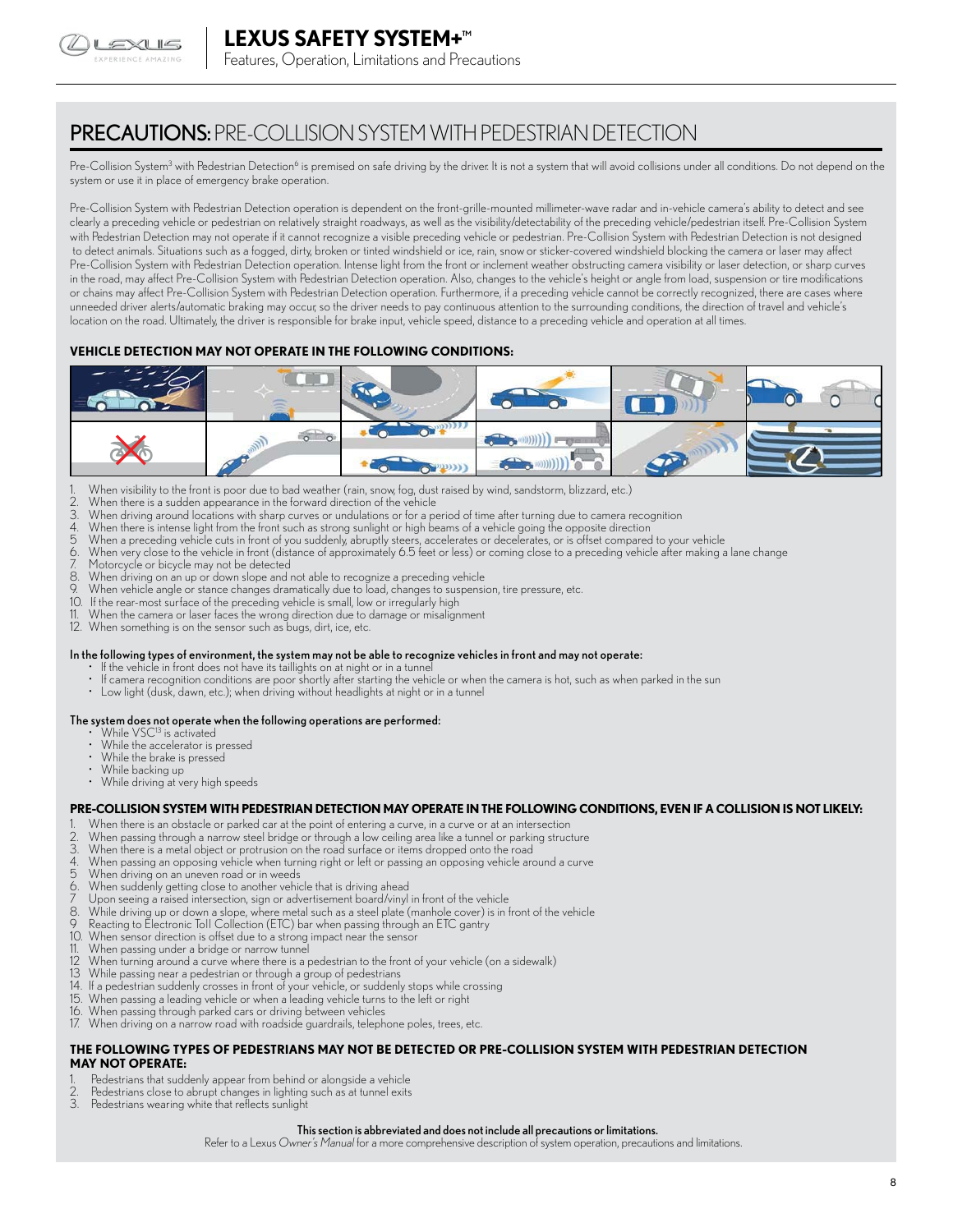

Features, Operation, Limitations and Precautions

- 4. Pedestrians walking in a group<br>5. Pedestrians staving close to or
- 5 Pedestrians staying close to or walking alongside a wall, fence, guardrail, vehicle or other obstacle<br>6. Pedestrians with brightness similar to scenery and that blend into the background
- Pedestrians with brightness similar to scenery and that blend into the background
- Pedestrians walking at high speed of approximately 5 MPH or higher
- 8. Pedestrians that abruptly change walking speed
- Pedestrians colliding with the edge of the vehicle
- 10. Pedestrians walking on top of metal on the road surface<br>11. Pedestrians that are 3 feet or shorter or 6.5 feet or taller
- Pedestrians that are 3 feet or shorter or 6.5 feet or taller
- 12. Pedestrians whose silhouette is hidden by a raincoat, coat, long skirt, etc.
- 13. Pedestrians where a part of their body is hidden by any object
- 14. Pedestrians holding, shouldering or carrying a large package or using an umbrella
- 15. Pedestrians leaning forward, crouching, lying down or standing still upright
- 16. Pedestrians pushing a stroller, wheelbarrow, bicycle, etc.

## PRECAUTIONS: LANE DEPARTURE ALERT

Lane Departure Alert<sup>4</sup> operation is dependent on the in-vehicle camera's ability to see clearly and detect visible lane markers on relatively straight roadways, as well as the visibility of the lane markers themselves. Lane Departure Alert does not operate if it cannot recognize visible lane markers. Situations such as a fogged, dirty, broken or tinted windshield or ice, rain, snow or sticker-covered windshield blocking the camera may affect Lane Departure Alert operation. Also, changes to the vehicle's height or angle from suspension or tire modifications or chains may affect Lane Departure Alert operation. Furthermore, if lane markers cannot be correctly recognized, there are cases where unneeded driver alerts may occur, so the driver needs to pay continuous attention to the surrounding conditions, the direction of travel and vehicle's location on the road. Ultimately, the driver is responsible for steering input and vehicle operation at all times.

#### **SYSTEM MAY NOT OPERATE AS DESIGNED UNDER THE FOLLOWING CONDITIONS:**



1. Bad weather conditions such as rain, fog, snow, dust storm, etc., blocking camera visibility or lane marker visibility<br>2. When driving around locations with sharp curves or undulations or for a period of time after turn

2. When driving around locations with sharp curves or undulations or for a period of time after turning due to camera recognition

Other:

- If there is construction on the side of the road that may be mistaken as a white line (such as a guardrail, curb, reflection pole, etc.)
- When driving at a branching or merging road location
- When pulling a trailer due to angle changes from load

#### **SYSTEM OPERATION MAY BE REDUCED UNDER THE FOLLOWING CONDITIONS:**



1. If the camera faces the wrong direction due to damage or misalignment

**Other** 

- If lane markers have been rubbed off, removed or can't be seen due to dirt, rain, snow cover or fog
- Road surface is bright (strong light reflection), light (concrete), wet (rainy weather, after rainfall, puddles, etc.)

#### **SYSTEM MAY STOP TEMPORARILY UNDER THE FOLLOWING CONDITION:**



- 1. When amount of light changes dramatically (tunnel exit/entrance)
- 2. If the vehicle moves up and down (uneven/bumpy road) or when driving on slippery roads, where camera angle changes relative to the lane markers
- 3. When the camera is bathed in strong light (headlights from opposing vehicle, sunlight, reflection from surrounding vehicles)

#### **THE SYSTEM WILL NOT OPERATE IN THE FOLLOWING CONDITIONS:**



1. If driving on an unpaved road<br>2 When driving too close to a p

When driving too close to a preceding vehicle, blocking the camera from seeing the lane markers

Other:

• If the windshield is fogged up

#### This section is abbreviated and does not include all precautions or limitations.

Refer to a Lexus *Owner's Manual* for a more comprehensive description of system operation, precautions and limitations.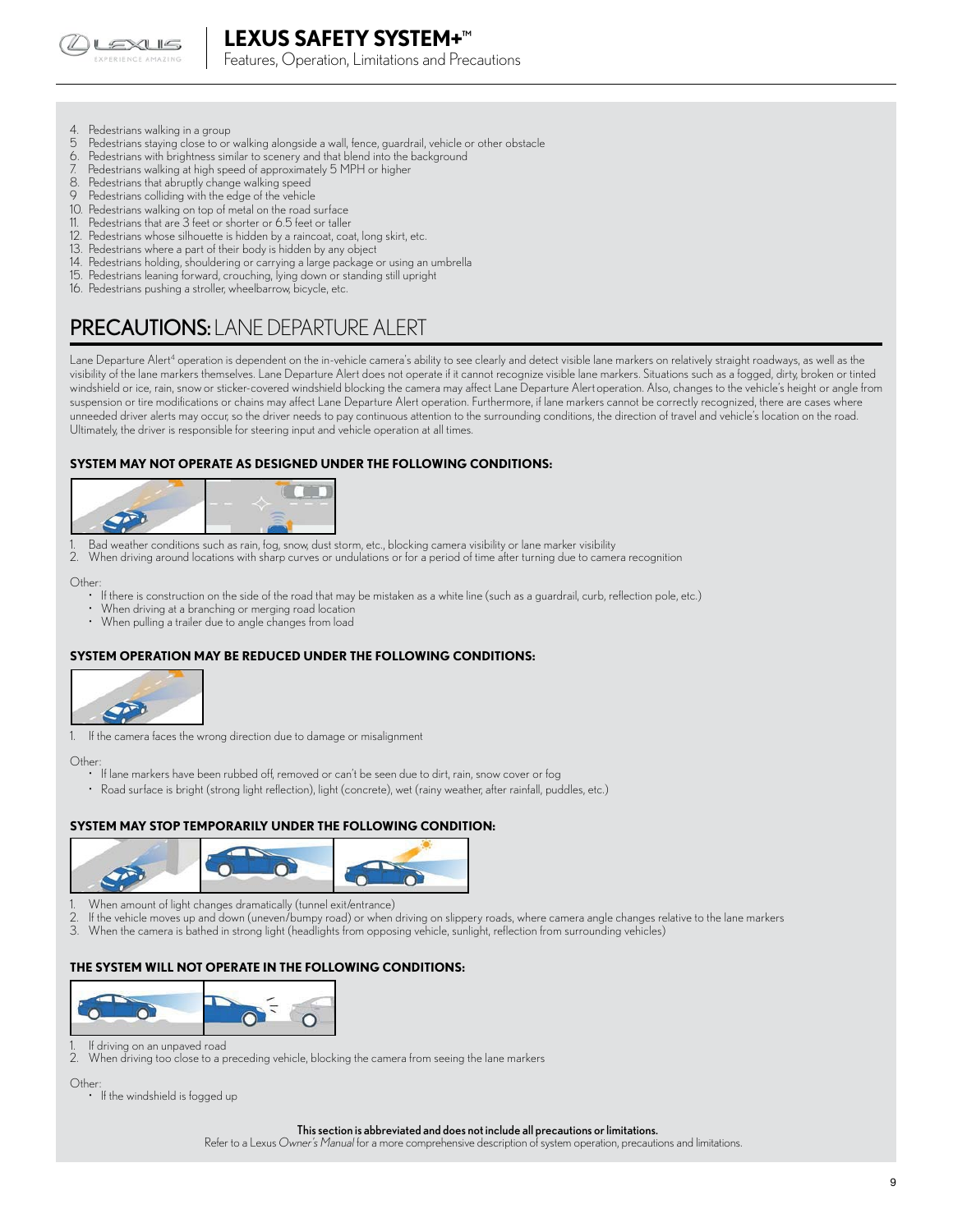

## PRECAUTIONS: INTELLIGENT HIGH BEAMS

Intelligent High Beams<sup>5</sup> operation is dependent on the in-vehicle camera's ability to see clearly and detect preceding headlights or taillights, as well as the visibility of the preceding headlights or taillights themselves. Situations such as a fogged, dirty, broken or tinted windshield or ice, rain, snow or sticker-covered windshield blocking the camera may affect Intelligent High Beams operation. It is the driver's responsibility to pay attention to his or her surroundings and directly confirm safety of surroundings by turning high beams ON and OFF manually as needed.

#### **IN THE FOLLOWING CONDITIONS, THE SYSTEM MAY NOT BE ABLE TO ACCURATELY DETECT SURROUNDING VEHICLES AND LIGHT:**



- Bad weather conditions such as rain, fog, snow or a dust storm
- 2. A road with frequent curves or when there is a sharp curve
- 3. When driving on a road that is uneven (rough roads such as stone paving, gravel road, unpaved road, etc.)
- 4. If a vehicle in front is driving without lights or using irregular lights, odd color lights or where the light axis is offset
- When road conditions go up and down frequently

Other:

- When the windshield reflects something on the dashboard
- When there is light similar to headlights or taillights in the vicinity
- If there is a vehicle in front with very dirty headlights or taillights
- When surroundings become light and dark frequently
- When there is an object in front that strongly reflects light (mirror, sign, etc.)
- When the vehicle is inclined front to back or side to side while driving (load, tire pressure, changes to suspension, when being towed)
- When there is a problem with the vehicle or if modified

## PRECAUTIONS:DYNAMIC RADAR CRUISE CONTROL

Dynamic Radar Cruise Control<sup>9</sup> is a system primarily for driving on expressways and highways. With regard to traffic conditions on general roads, there are cases where it will not operate appropriately and could lead to an accident. In these situations, do not use Dynamic Radar Cruise Control. Dynamic Radar Cruise Control operation is dependent on the millimeter-wave radar's ability to detect a preceding vehicle, as well as the detectability of the preceding vehicle itself. While driving, the driver will need to continually pay attention to distance between vehicles with the leading vehicle and surroundings, and decelerate and accelerate themselves to ensure distance between their vehicle and preceding or following vehicles is safe. Situations such as a broken, dirty, ice, rain, snow, film or sticker-covered front Lexus emblem blocking the radar, all may affect Dynamic Radar Cruise Control operation.

#### **IN THE FOLLOWING CONDITIONS, DYNAMIC RADAR CRUISE CONTROL MAY LEAD TO AN UNEXPECTED ACCIDENT, SO DO NOT USE THE SYSTEM:**



1. Bad weather conditions, such as rain, fog, snow or a dust storm

- *When the system judges weather to be bad, there are cases where it automatically turns OFF*
- 2. Raindrops, snow, ice, road debris or film/metal coatings on the millimeter-wave radar sensor (badge or cover)
- *If the system detects filth, it may automatically turn OFF*

Other:

- Roads with a lot of traffic or around a sharp curve
- Slippery road surfaces, such as icy or snowy roads
- Steep inclines
- Traffic conditions leading to frequent acceleration and deceleration
- When leaving lane while on an expressway, etc.
- When vehicle is being towed

#### **IN THE FOLLOWING CONDITIONS, THE SYSTEM IS NOT ABLE TO ACCURATELY DETECT LEADING VEHICLES AND MAY NOT BE ABLE TO MAINTAIN APPROPRIATE DISTANCE BETWEEN VEHICLES:**



- 1. When the leading vehicle is pulling an empty trailer, etc., making rear surface area very small (including motorcycles)
- When vehicle angle or stance changes dramatically due to load, changes to suspension, tire pressure, etc.

Refer to a Lexus *Owner's Manual* for a more comprehensive description of system operation, precautions and limitations.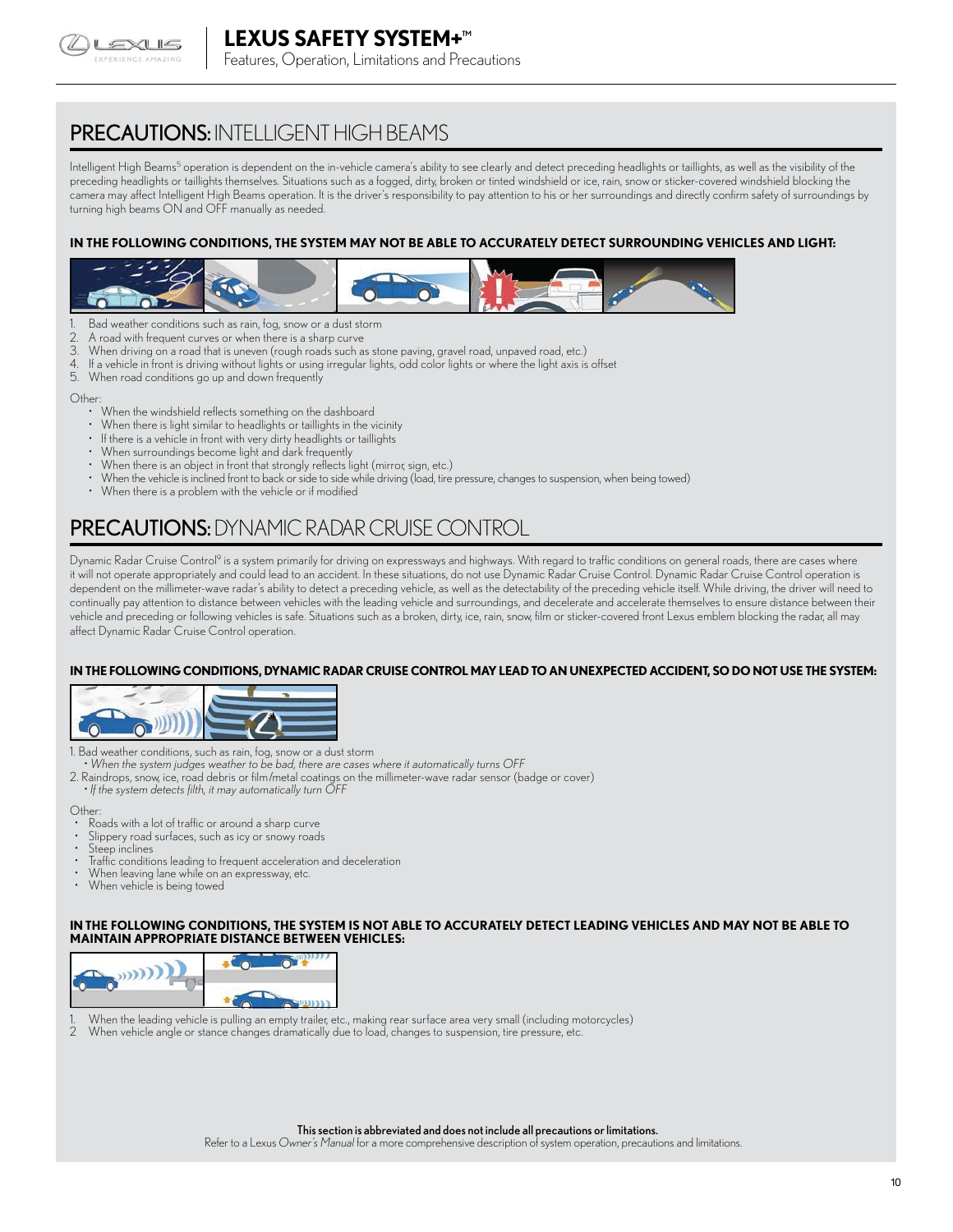

Features, Operation, Limitations and Precautions

#### **IN THE FOLLOWING CONDITIONS, DETECTION OF THE LEADING VEHICLE MAY BE DELAYED OR MAY NOT BE POSSIBLE:**

- When a leading vehicle cuts in front of your vehicle at a close distance
- Motorcycle driving at the edge of the lane

#### **IN THE FOLLOWING CONDITIONS, THE SYSTEM MAY INADVERTENTLY OPERATE OR MAY NOT BE ABLE TO DETECT THE LEADING VEHICLE:**



1. In a curve or when the lane width is narrow; if a vehicle from another lane is recognized as that of your lane 2. When the leading vehicle is driving at the edge of the lane and is not in the detection area

- Other: • When the leading vehicle leaves the sensor detection area, such as at a curve
	- When the leading vehicle leaves the sensor detection area due to steering input

#### **THE SYSTEM WILL NOT OPERATE IN THE FOLLOWING CONDITION:**

• If the opposing object is a stopped vehicle or a leading vehicle with a speed dramatically slow compared to your own vehicle

## PRECAUTIONS: ROAD SIGN ASSIST

Road Sign Assist<sup>14</sup> operation is dependent on the in-vehicle camera's ability to see clearly and detect select preceding road signs, as well as the visibility of the select preceding road signs themselves. Situations such as a fogged, dirty, broken or tinted windshield or rain, snow, ice or sticker-covered windshield blocking the camera may affect Road Sign Assist operation. Drivers are responsible for paying attention to their surroundings and directly confirming the accuracy of posted road signs.

#### **IN THE FOLLOWING SITUATIONS, THE SYSTEM MAY NOT ACTIVATE OR MAY SHOW AN INCORRECT DISPLAY:**

- 1. When the camera and radar are misaligned<br>2. When mud. snow. ice or sticker covers the w
- When mud, snow, ice or sticker covers the windshield or windshield area is dirty or fogged over
- 3. When driving around bright lights or strong reflections from signs, road surfaces or other vehicles, or oncoming headlights
- 4. When the sign is small or low contrast, especially if the sign is electronic or illuminated with non-uniform ambient light
- 5. When there is not enough time to recognize the sign due to high-speed driving<br>6. When the sign is located in a ramp way or just after a turn/junction, too far offset
- When the sign is located in a ramp way or just after a turn/junction, too far offset or too low, or posted beyond the intersection/corner
- When an unknown sign has a shape or design that is very similar to a known sign
- 8. If there is a specific time associated with the displayed speed, such as school zones<br>9. When vehicle angle (stance is changed for example if the vehicle is litted or lowered
- When vehicle angle/stance is changed, for example if the vehicle is lifted or lowered, is towing, or is loaded down with weight
- 10. When driving in heavy rain, sticking snow, heavy fog or the splash from a preceding vehicle
- 11. When the sign is covered with dirt or a sticker, or is faded, rotated or bent<br>12. When all or part of the sign is bidden by objects like vehicles leaves trees
- 12. When all or part of the sign is hidden by objects like vehicles, leaves, trees, poles, etc.<br>13. When visibility is poor or there are drastic changes in brightness
- When visibility is poor or there are drastic changes in brightness
- 14. When a traffic sign sticker is placed on the back of a truck or vehicle
- 15. When traveling between countries with different units or driving lanes
- 16. When there is a problem with the vehicle or if it is modified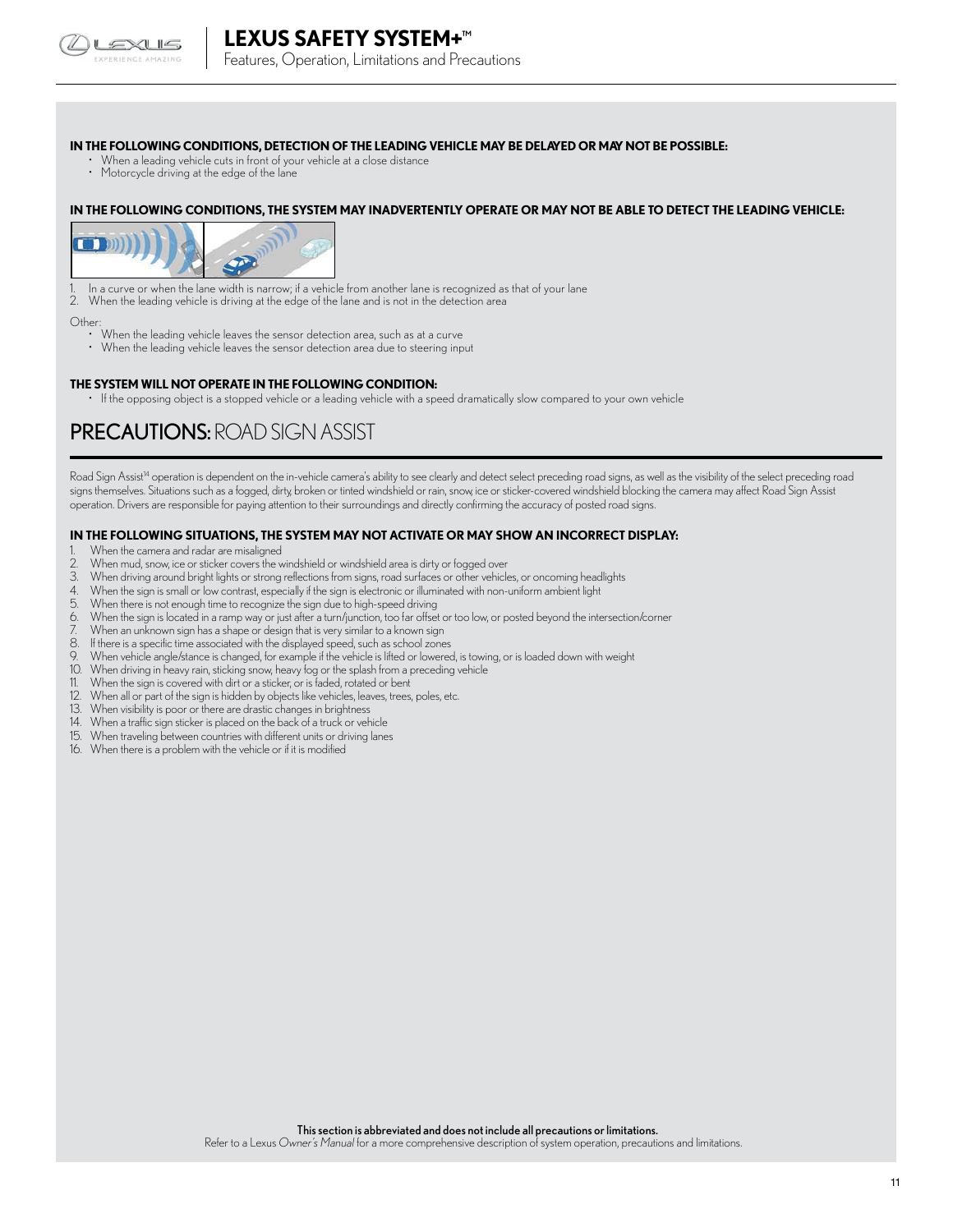

## PRECAUTIONS: LANE TRACING ASSIST

Lane Tracing Assist<sup>i5</sup> is a system that operates only when All-Speed Dynamic Radar Cruise Control<sup>9</sup> and Lane Departure Alert<sup>4</sup> are activated. The Lane Tracing Assist system is designed for driving on expressways and highways. Lane Tracing Assist is not designed for, and should not be used in traffic conditions that are encountered when driving on roads other than expressways and highways. Attentive and responsible driving is necessary even when Lane Tracing Assist is active, otherwise an accident may occur. Lane Tracing Assist operation is dependent on the vehicle's millimeter-wave radar's ability to detect a preceding vehicle as well as the in-vehicle camera's ability to see clearly and detect visible lane markers on relatively straight roadways, as well as the visibility of the lane markers themselves. Lane Tracing Assist does not operate if it cannot recognize visible marked lanes or a preceding vehicle. While driving, drivers need to continually pay attention to the distance between vehicles and surroundings, and decelerate or accelerate to ensure a safe distance between their vehicle and preceding/following vehicles. Situations such as a fogged, dirty, broken or tinted windshield or rain, snow, ice or sticker-covered windshield or anything blocking the Lexus emblem radar sensor and/or the in-vehicle camera may affect Lane Tracing Assist operation. Also, changes to the vehicle's height or angle due to suspension or tire modifications/chains may affect Lane Tracing Assist operation. Furthermore, if lane markers cannot be correctly recognized, there are cases where unneeded driver alerts may occur, so drivers need to pay continuous attention to the surrounding conditions, the direction of travel, and the vehicle's location on the road. Ultimately, drivers are responsible for steering input and vehicle operation at all times.

#### **IN THE FOLLOWING CONDITIONS, LANE TRACING ASSIST MAY NOT OPERATE AS DESIGNED:**

- 1. When vehicle angle/stance is changed, for example if the vehicle is lifted or lowered, is towing, or is loaded down with weight<br>2. When driving in inclement weather such as rain, fog, snow, dust storm, etc. blocking cam
- When driving in inclement weather such as rain, fog, snow, dust storm, etc. blocking camera visibility or lane marker visibility
- 3. If a vehicle in another lane is interpreted as being in your lane when driving in a curved or narrow lane<br>4. When the camera and radar are misalinned
- 4. When the camera and radar are misaligned<br>5. When amount of light changes dramatically
- 5. When amount of light changes dramatically, such as at a tunnel exit/entrance<br>6. When the preceding vehicle leaves the sensor detection area due to steering
- When the preceding vehicle leaves the sensor detection area due to steering input
- 7. When driving on roads with a lot of traffic, curved or narrow roads, steep/short inclines or downhill slopes
- 8. When driving on slippery road surfaces, such as on ice or snow
- 9. When approaching objects on the roadside that may be misunderstood as a white line, such as a guardrail, curb, reflection pole, etc.<br>10. When driving at a branching or merging road location
- When driving at a branching or merging road location
- 11. When the preceding vehicle has high ground clearance
- 12 When the preceding vehicle is a motorcycle<br>13. When a preceding vehicle cuts in front of you
- 13. When a preceding vehicle cuts in front of your vehicle at a close distance<br>14. When the leading vehicle has a very small rear surface area, such as a veh
- 14. When the leading vehicle has a very small rear surface area, such as a vehicle pulling an empty trailer<br>15 When driving around locations with sharp curves or undulations or for a period of time after turning c
- When driving around locations with sharp curves or undulations or for a period of time after turning due to camera recognition
- 16. When the preceding vehicle is driving at the edge of the lane and is not in the detection area
- 17. When leaving a lane while on an expressway, when exiting from a freeway, or when entering or merging onto a freeway<br>18. When the camera is bathed in strong light (headlights from oncoming vehicle, sunlight, reflection
- 18. When the camera is bathed in strong light (headlights from oncoming vehicle, sunlight, reflection from surrounding vehicles)<br>19. When there are raindrons, snow ice, road debris or film/metal coatings on the millimeter-
- 19. When there are raindrops, snow, ice, road debris or film/metal coatings on the millimeter-wave radar sensor or front glass
- 20. When the road surface is bright (strong light reflection), light (concrete), wet (rainy weather, after rainfall, puddles, etc.)
- 21. When there are traffic conditions leading to frequent acceleration and deceleration<br>22. If the vehicle moves up and down (upeven/bumpy road) or when driving on slipper
- 22. If the vehicle moves up and down (uneven/bumpy road) or when driving on slippery roads where camera angle changes relative to the lane markers
- 23. When there is a problem with the vehicle or if it is modified<br>24 When the warning tone sounds frequently
- When the warning tone sounds frequently
- 25. When the vehicle speed returns to the set speed after accelerating
- 26. When driving on roads that have overhanging/covering structures, such as a tunnel or bridge

#### **LANE TRACING ASSIST WILL NOT OPERATE UNDER THE FOLLOWING CONDITIONS:**

- 1. If driving on an unpaved road<br>2. If the windshield is fogged un
- 2. If the windshield is fogged up<br>3. When the camera and radar
- When the camera and radar are misaligned
- 4. When driving too close to a preceding vehicle, blocking the camera from seeing the lane markers<br>5. If the preceding chiect is a stopped vehicle or a preceding vehicle with a speed dramatically slower
- If the preceding object is a stopped vehicle or a preceding vehicle with a speed dramatically slower than your own vehicle
- 6. When vehicle angle/stance is changed, for example if the vehicle is lifted or lowered, is towing, or is loaded down with weight